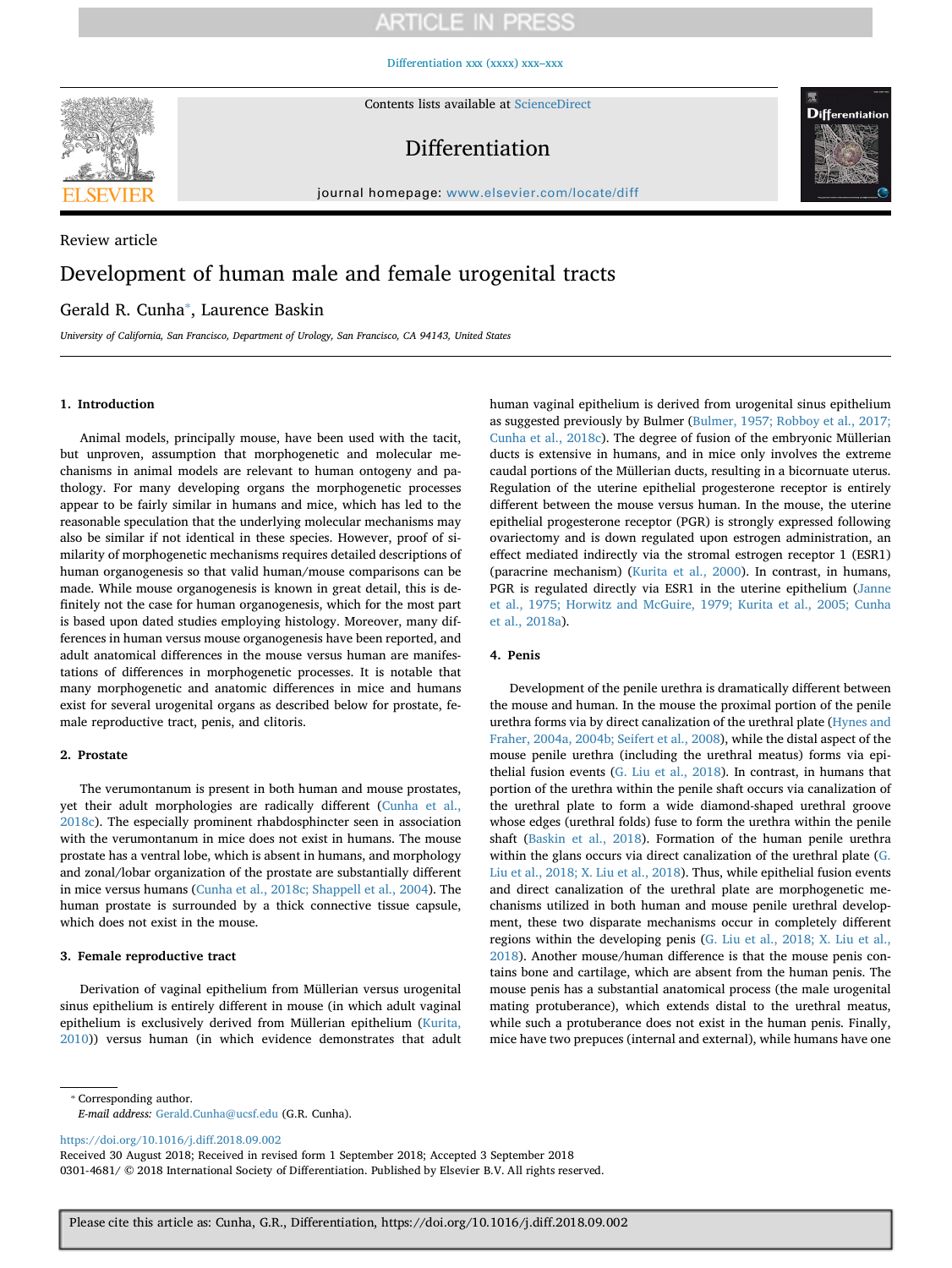# **ARTICLE IN PRESS**

#### prepuce [\(Blaschko et al., 2013; Phillips et al., 2015\)](#page-3-7).

#### **5. Clitoris**

Human and mouse clitori are entirely different. The human clitoris develops from the ambisexual genital tubercle and exhibits considerable anatomic homology with the penis, each having a glans, a shaft and a corporal body. The mouse clitoris exhibits little anatomic homology with the mouse penis in so far as the mouse clitoris lacks defined erectile bodies and is represented as stroma enclosed within the U-shaped clitoral epithelial lamina whose morphogenesis has yet to be described ([Rodriguez et al., 2011, 2012; Sinclair et al., 2016](#page-3-8)).

#### **6. Human versus mouse development**

Uncertainty regarding the congruence between mouse versus human urogenital tract development can only be resolved through detailed examination of morphogenetic processes and molecular mechanisms in these two species. Human developmental research is far behind that of the mouse for the reason that access to unfixed and fixed human embryonic and fetal organs is limited. In some states/countries research on human fetal organ is illegal. However, validation of the relevance of animal models for human development can only be achieved through direct experimentation on developing human organs both from a morphogenetic as well as a molecular perspective.

Until recently, human urogenital development has been largely based upon studies decades old that utilized standard histological methods, which are the basis of text books on human embryology commonly used in medical schools. Only recently have immunohistochemical studies revealed some of the molecules involved in human urogenital development. The understanding of urogenital organogenesis requires a comprehensive analysis of organ rudiments over a time frame from the earliest anlage extending onward to advanced development. Such temporally inclusive information does not exist for the development of any human urogenital organ. Molecular studies of human urogenital development are even more limited.

#### **7. Human development**

Over the past few years our colleagues at UCSF have devoted considerable effort in multi-disciplinary studies on development of organs of human male and female fetal urogenital tracts (bladder, prostate, male and female external genitalia, uterus, vagina, and uterine tube) with the goal of describing the ontogeny of human reproductive tracts from the earliest anlage stages possible (6–8 weeks of gestation) to advanced development at about 20 weeks of gestation. For these studies we employed a wide range of techniques (histology, gross morphology, scanning electron microscopy, optical projection tomography, Lightsheet microscopy ™, immunohistochemistry, xenografting and epithelial-mesenchymal tissue recombinations). These studies have advanced our understanding of human reproductive tract development and set the stage for detailed molecular studies.

#### **8. Macroscopic whole-mounts**

The paper by Shen et al. entitled "Macroscopic whole-mounts of the developing human fetal urogenital-genital tract: Indifferent stage to male and female differentiation" is an essential primer for those interested in development of male and female human fetal reproductive tracts [\(Shen et al., 2018a](#page-3-9)). Surgical termination of pregnancy is typically a disruptive process, which presents challenges in identifying and isolating developing organs whose morphology changes with time. This paper by Shen et al. presents a compilation of wholemount photographs and morphometric measurements of the developing human prostate, female internal genitalia, bladder, kidney, testes, ovaries, and male and female external genitalia that will aid the investigator interested in pursuing human reproductive tract development.

#### **9. Three-dimensional imaging**

The paper by Isaacson et al. entitled "Three-dimensional imaging of the developing human fetal urogenital-genital tract: indifferent stage to male and female differentiation" is a primer on three-dimensional imaging techniques to visualize the developing human fetal urogenital tract: optical projection tomography, scanning electron microscopy and Lightsheet ™ fluorescence microscopy ([Isaacson et al., 2018\)](#page-3-10). Threedimensional (3D) imaging coupled with two-dimensional (2D) histologic and immunohistochemical imaging is particularly informative. In some cases, specimens used to acquire 3D images can be retrieved, embedded in paraffin, sectioned and processed for immunohistochemistry.

#### **10. Human prostate development**

The paper by Cunha et al. entitled "Development of the human prostate" provides a detailed compilation of human prostatic development that includes human fetal prostatic gross anatomy, histology, and ontogeny of selected epithelial and mesenchymal differentiation markers and signaling molecules throughout the five stages of human prostatic development: (a) pre-bud urogenital sinus (UGS), (b) emergence of solid prostatic epithelial buds from urogenital sinus epithelium (UGE), (c) prostatic bud elongation and branching, (d) canalization of the solid prostatic "ducts", (e) differentiation of luminal and basal epithelial cells, and (f) secretory cytodifferentiation [\(Cunha et al.,](#page-3-0) [2018c](#page-3-0)). Xenograft experiments are described that are designed to assess the actions of androgens and estrogens on human fetal prostatic development. A new model of de novo dihydrotestosterone-induced prostatic development from xenografts of human fetal female urethras emphasizes the utility of the xenograft approach for experimental in vivo initiation of human prostatic development. These studies raise the possibility of molecular mechanistic studies on human prostatic development through the use of tissue recombinants composed of mutant mouse UGM combined with human fetal prostatic epithelium. Advances in the morphogenetic and molecular biology of human prostatic development is surely relevant to the pathogenesis of benign prostatic hyperplasia and prostate cancer as the neoformation of ductal-acinar architecture during development is shared at some level with comparable processes in the pathogenesis of benign prostatic hyperplasia and prostate cancer.

#### **11. Human female development**

The paper by Cunha et al. entitled "Development of the human female reproductive tract" reviews the literature of development of the human uterine tube, uterine corpus, uterine cervix and vagina from the ambisexual stage to advanced development at 22 weeks [\(Cunha et al.,](#page-3-11) [2018b\)](#page-3-11). Historically, this topic has been under represented in the literature, and for the most part is based upon hematoxylin and eosin stained sections. Recent immunohistochemical studies for PAX2 (reactive with Müllerian epithelium) and FOXA1 (reactive with urogenital sinus epithelium) supports Bulmer's interpretation that adult human vaginal epithelium derives solely from urogenital sinus epithelium ([Bulmer, 1957\)](#page-3-2), while organs of the upper female reproductive tract (cervix, uterus and uterine tube) are derived from the Müllerian ducts ([Robboy et al., 2017\)](#page-3-12). Epithelial and mesenchymal differentiation markers are described during the course of human female reproductive tract development and include keratins, homeobox proteins (HOXA11 and ISL1), steroid receptors (estrogen receptor alpha and progesterone receptor), transcription factors and signaling molecules (TP63 and RUNX1). Most of these differentiation markers are expressed in a temporally and spatially dynamic fashion. The utility of xenografts and epithelial-mesenchymal tissue recombination studies are also reviewed.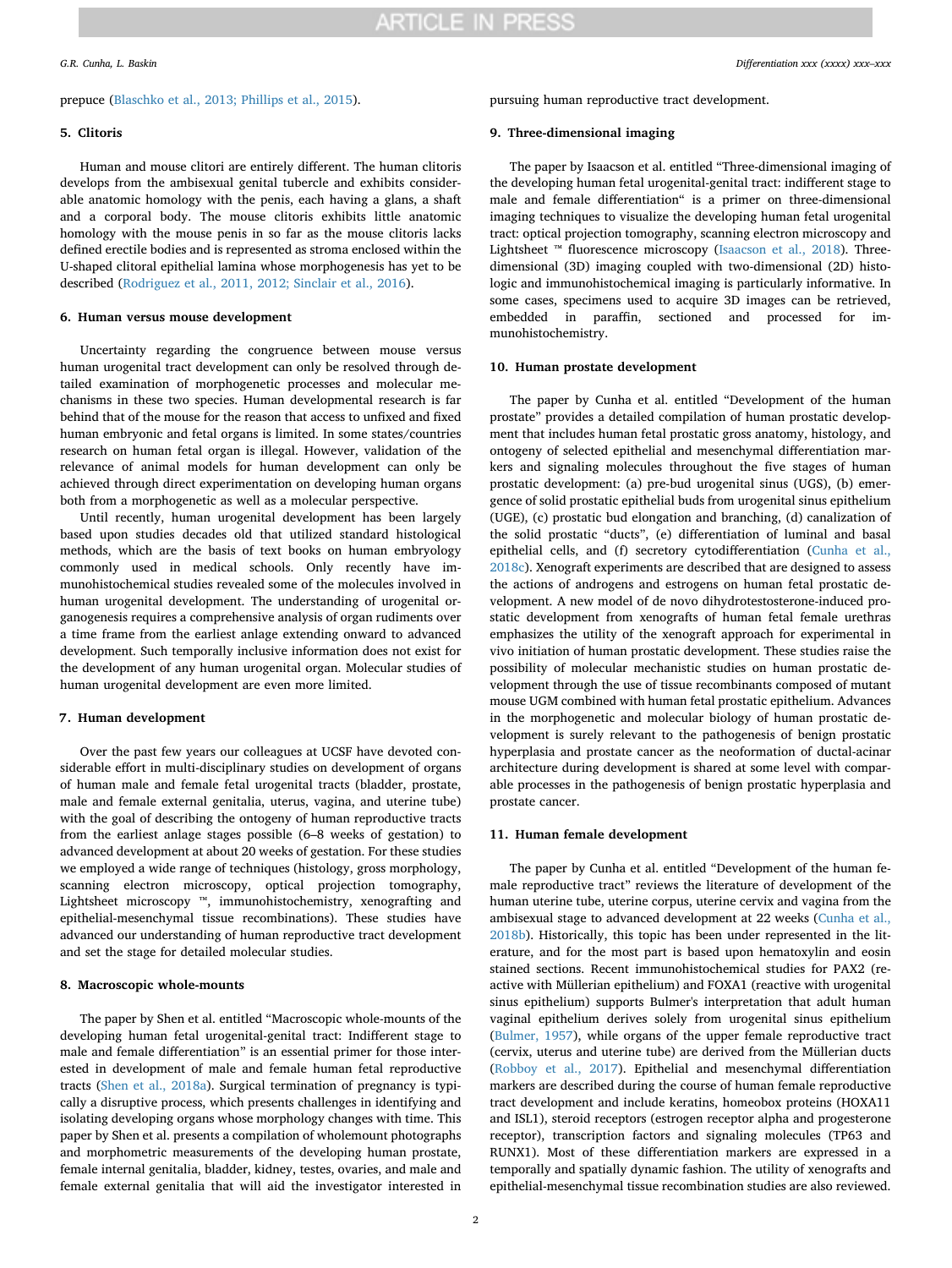#### **12. Human bladder development**

Liaw et al. reviewed the development of the human bladder and the ureterovesical junction ([Liaw et al., 2018\)](#page-3-13). The bladder and ureterovesical junction form during the fourth to eighth weeks of gestation, and arise from the primitive urogenital sinus following subdivision of the cloaca. The bladder develops through mesenchymal-epithelial interactions between the endoderm of the urogenital sinus and mesenchyme of mesodermal origin. Key molecules in bladder development include Shh, TGF-β, Bmp4, and Fgfr2 that play a key role is the development of smooth muscle of the detrusor. The ureterovesical junction forms from an interaction between the Wolffian duct and the developing bladder. The ureteric bud arises from the Wolffian duct and is incorporated into the developing bladder at the trigone. Following emergence of the ureters from the Wolffian ducts, extensive epithelial remodeling brings the ureters to their final trigonal positions via vitamin A-induced apoptosis. Perturbation of this process is implicated in clinical urinary obstruction or urine reflux. Congenital malformations of the bladder, ureters and the ureterovesical junction are discussed.

#### **13. Human penis and clitoral development**

Human penile and clitoral development are described in a paper entitled "Development of the Human Penis and Clitoris" by [\(Baskin](#page-2-0) [et al., 2018\)](#page-2-0). In this paper, macroscopic photography, optical projection tomography, light sheet microscopy, scanning electron microscopy, histology and immunohistochemistry were employed to investigate human penile and clitoral development and to emphasize developmental differences between human and mouse [\(Baskin et al., 2018](#page-2-0)). The human penis and clitoris develop from the ambisexual genital tubercle. The human genital tubercle differentiates into a penis under the influence of androgens forming a tubular urethra within the penile shaft which develops via canalization of the urethral plate to form a wide diamond-shaped urethral groove (opening zipper) whose edges (urethral folds) fuse in the midline (closing zipper). In contrast, in females, without the influence of androgens, the vestibular plate (homologue of the urethral plate) undergoes canalization to form a wide vestibular groove whose edges (vestibular folds) remain unfused, ultimately forming the Labia minora defining the vaginal vestibule. Immunohistochemistry was used to reveal sex differences of key epithelial and mesenchymal differentiation markers and signaling molecules during human penile versus clitoral development. Development of neurovascular anatomy is similar in both the developing human penis and clitoris and is the key to successful surgical reconstructions.

#### **14. Human glans development**

Urethral development within the human penile shaft develops via (1) an "Opening Zipper" that facilitates distal canalization of the solid urethral plate to form a wide urethral groove and (2) a "Closing Zipper" that facilitates fusion of the epithelial surfaces of the urethral folds. Previous examination of hematoxylin and eosin stained sections suggested that urethral development within the human glans penis occurs via an entirely different morphogenetic mechanism than that in the penile shaft [\(G. Liu et al., 2018\)](#page-3-6). In a paper by Liu et al. presented herein we demonstrate that the urethra within the human penile glans forms via direct canalization of the urethral plate to form a tubular urethra without forming an open urethral groove ([X. Liu et al., 2018](#page-3-14)). The developmental process was revealed by scanning electron microscopy and optical projection tomography as well as examination of serial histologic sections immunostained for epithelial differentiation markers: cytokeratins 6, 7, 10, FoxA1, uroplakin and the androgen receptor. Initially, within the glans the urethral plate is attached ventrally to the epidermis via an epithelial seam, which is remodeled and eliminated, thus establishing midline mesenchymal confluence ventral to the glandular urethra. Epithelial remodeling during this process involves the strategic expression of cytokeratin 7, FoxA1 and uroplakin in endodermal epithelial cells as the tubular glandular urethra forms. The prepuce initially forms on the dorsal aspect of the glans at approximately 12 weeks of gestation with the appearance of a thickening of dorsal penile epidermis called the preputial placode. After sequential proximal to distal remodeling of the urethral plate along the ventral aspect of glans, the preputial folds fuse in the ventral midline.

#### **15. Human mid sagittal immuno-histochemistry**

Finally, the paper by Shen et al. entitled, "Immunohistochemical expression analysis of the human fetal lower urogenital tract," provides a unique perspective of human urogenital development through immunohistochemical studies on midsagittal sections of developing human male and female urogenital tracts from 9 weeks (indifferent stage) to 16 weeks (advanced sex differentiation) of gestation ([Shen](#page-3-15) [et al., 2018b\)](#page-3-15). For this purpose immunohistochemistry was performed with antibodies to epithelial, muscle, nerve, proliferation and hormone receptor markers. Key findings are: (1) The corpus cavernosum in males and females extends into the glans penis and clitoris, respectively, during the ambisexual stage (9 weeks) and thus appears to be an androgen-independent event. (2) The entire human male (and female) urethra is endodermal in origin based on expression of FOXA1, keratin 7, uroplakin, and the absence of keratin 10 staining. Endoderm of the urethra interfaces with ectodermal epidermis at the site of the urethral meatus. (3) The surface epithelium of the verumontanum is endodermal in origin (FOXA1-positive) with a possible contribution of PAX2-positive epithelial cells implying additional input from the Wolffian duct epithelium. (4) Prostatic ducts arise from the endodermal (FOXA1-positive) urogenital sinus epithelium near the verumontanum. (5) Immunohistochemical staining of mid-sagittal and para-sagittal sections revealed the external anal sphincter, levator ani, bulbospongiosus muscles and the anatomic relationships between these developing skeletal muscles and organs of the male and female reproductive tracts.

#### **16. Conclusion**

Successful analysis of human organogenesis requires 4 essential elements: (1) Legal status for performing research on human fetal material. (2) An adequate source of human material and cooperation with the surgical team. (3) An adequate intellectual background on the basics of developmental biology, ideally on mouse as well as human development. (4) Access to modern analytical techniques. Our group is ideally positioned to perform such work. We have realized that while textbooks of human embryology provide a solid background on human organogenesis, they do not present sufficient detail, particularly on molecular mechanisms. In our opinion, solid descriptions of developmental anatomy are the essential starting point and basis for future molecular studies. Immunohistochemistry, using the most modern of imaging techniques, is an important tool that can elucidate key molecules and molecular pathways in the context of three-dimensional organogenesis. We believe that our recent studies of normal human urogenital developmental lay the foundation for revealing molecular mechanisms of human urogenital development, highlight human/ mouse differences, and provide an understanding of the etiology of congenital anomalies of the lower human urogenital tract.

#### **Acknowledgments**

This study was supported by NationaI Institute of Health grant K12 DK083021

#### **References**

<span id="page-2-0"></span>[Baskin, L.S., Shen, J., Sinclair, A., Cao, M., Liu, X., Liu, G., Isaacson, D., Overland, M., Li,](http://refhub.elsevier.com/S0301-4681(18)30112-9/sbref1) [Y., Cunha, G.R., 2018. Development of the human penis and clitoris. Differentiation](http://refhub.elsevier.com/S0301-4681(18)30112-9/sbref1)